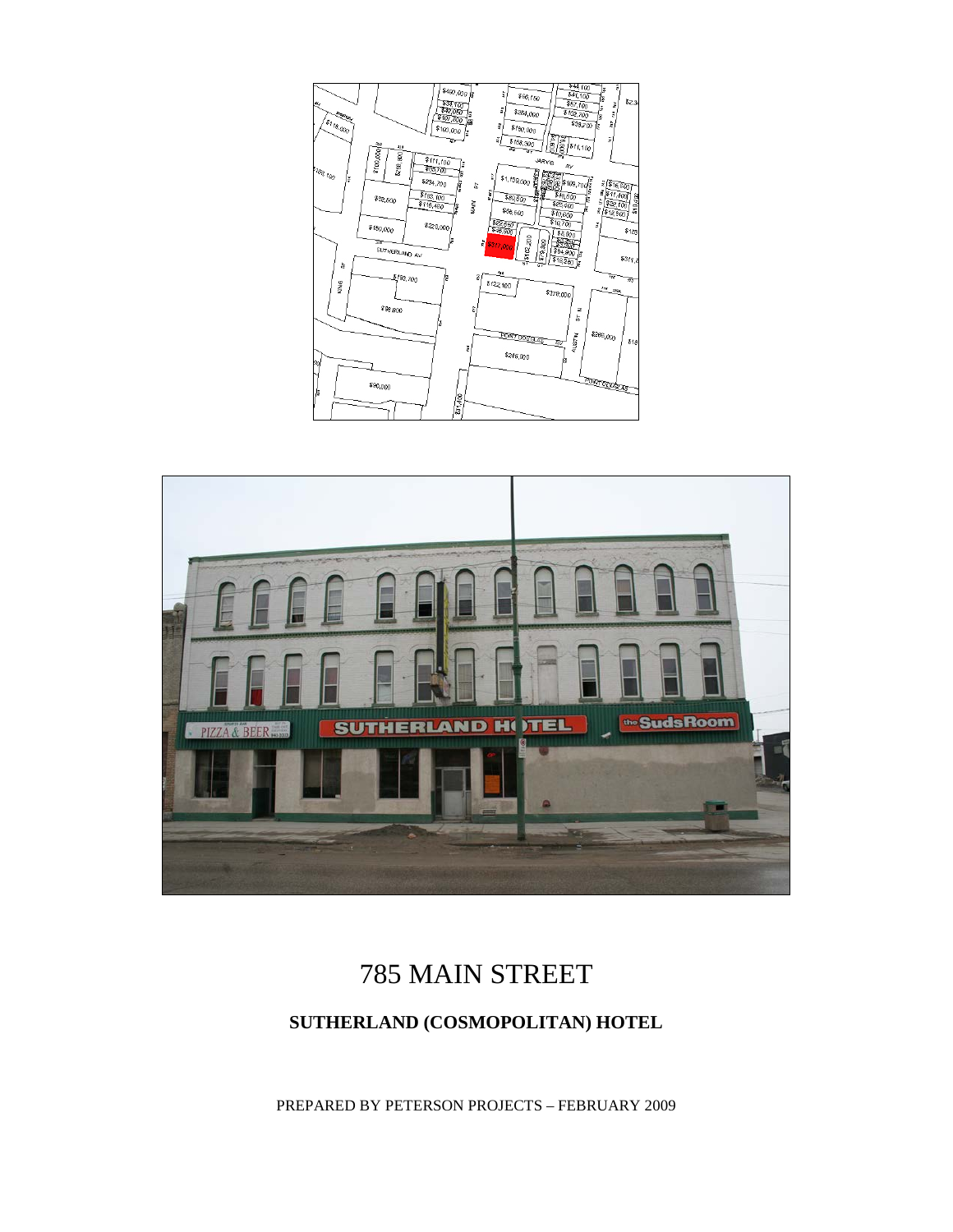

## 785 MAIN STREET **SUTHERLAND (COSMOPOLITAN) HOTEL**

**Date of Construction:** 1900 **Building Permit:** N/A & 460/1913 (addition) **Architect:** Unknown (1900); Evans, Frank R. (1913) **Contractor:** Unknown (1900); Horner, W. (1913)

#### ARCHITECTURAL INTEREST:

This solid brick structure is another of the group of modest north Main Street hotels built after the turn-of-the-century to fill the demand for short-term residential space that has evolved, like so many of them, into long-term housing for low-income citizens.

The front (west) façade is a mixture of original and renovated space; the ground floor has been completely remodelled over the years and is now stuccoed with newer aluminium doors and windows. The upper two floors are filled with windows, the openings of the second floor have curved corners and the top floor has arched heads. All the openings are topped by delicate drip moulding. The second and third floors are separated visually by a brick belt course that wraps around the front and runs the entire length of the south façade as well. The building was originally topped by a magnificent metal cornice that has been removed because of disrepair.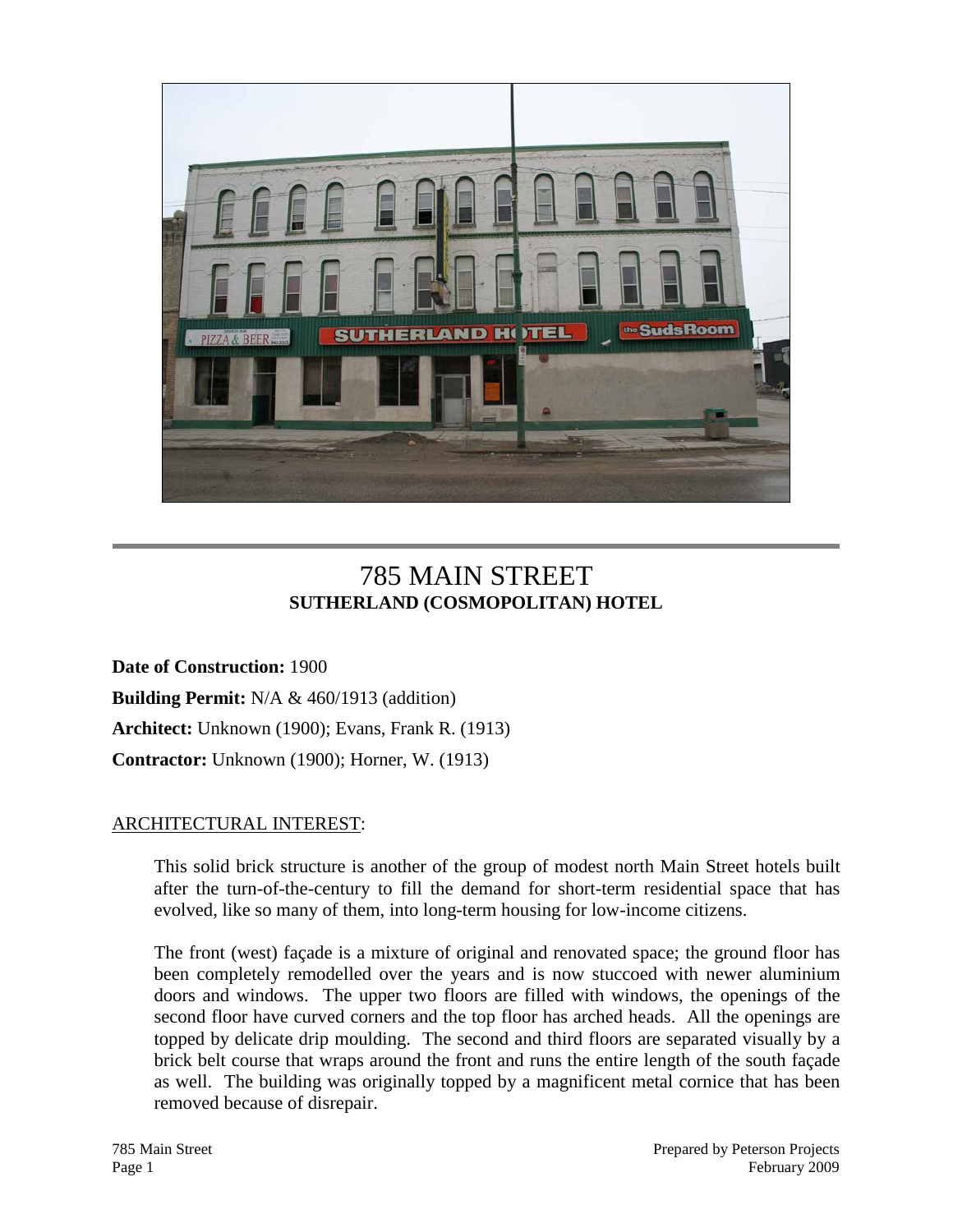

Front (west) and south façades, 2009

The south side is a continuation of the front façade, although the more elaborate drip moulding of the third storey is replaced on the side wall by moulding that matches the lower floor. A one-storey brick addition is located at the rear of the building.

Little is known about the architect of this block, Frank R. Evans. He began his practice in 1901, although he had only one commission that year and none the year after. From 1903 until the  $1930s<sup>1</sup>$  $1930s<sup>1</sup>$ , he was fairly busy, designing a wide range of buildings, most in the smallto medium-scale category. Some of his larger works include the Foley, Lock and Larson Warehouse, Market Avenue (1903, demolished), Paulin-Chamber Company Building, 311 Ross Avenue (1904 & 1910), Tabernacle Baptist Church, Burrows Avenue at Charles Street (1906, demolished), C.A. Baskerville House, Donald Street (1906), Johnstone Block, 209 Pacific Avenue (1910), Leslie Storage Warehouse, 83 Kate Street (1909), D.D. McOuat House, Balmoral Place (1907), R.S. Robinson Company Warehouse, Louise Avenue (1919) and the St. John's Skating Rink, Church Avenue (19[2](#page-4-1)2, demolished).<sup>2</sup>

The structure stands on its original site and appears to be in fair structural condition. The removal of the cornice has had a significant negative affect on the appearance of this building.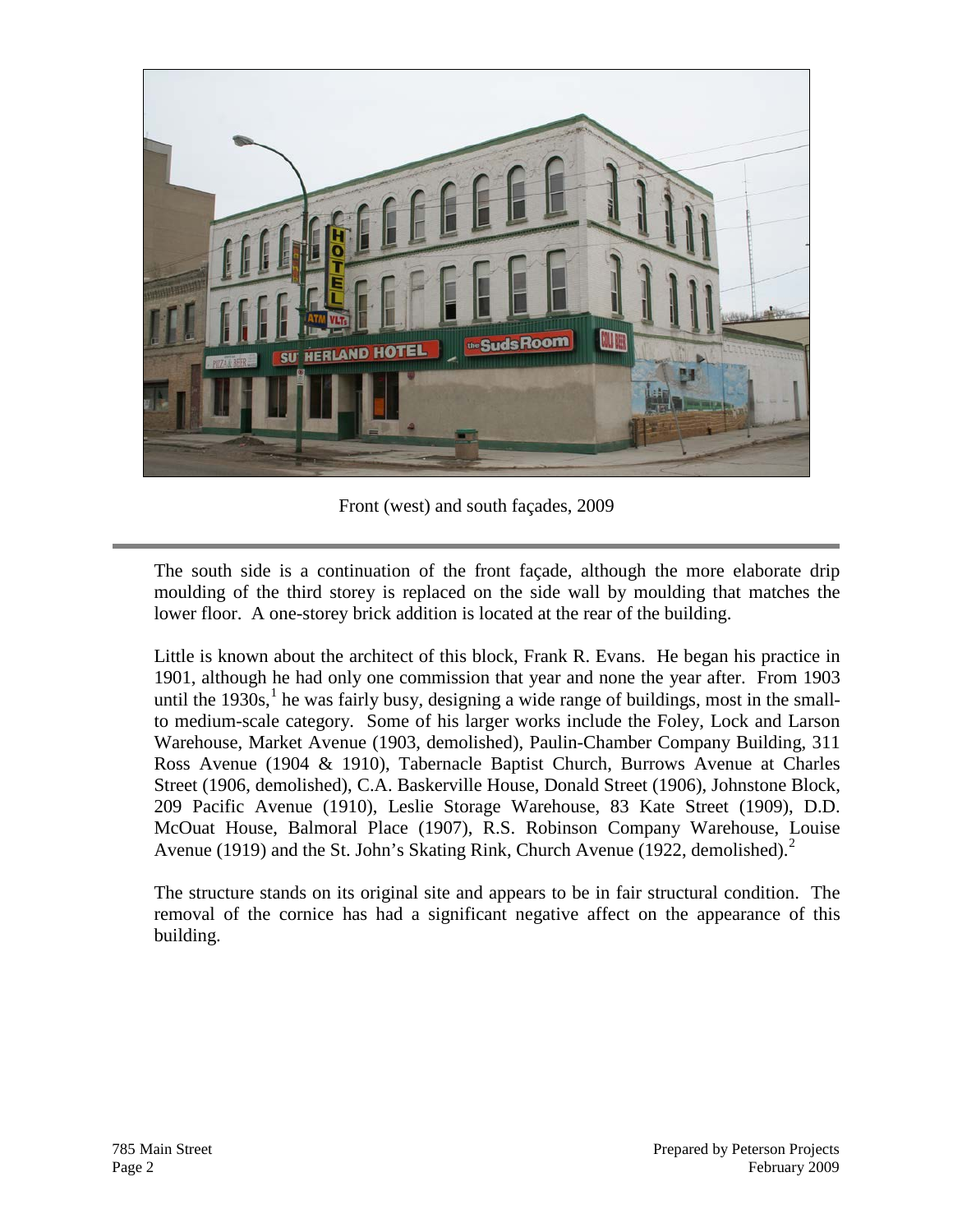

Front (east) façade detail, 2009

#### HISTORICAL INTEREST:

Joseph Burnhart, hotelkeeper, is listed as the original owner of this hotel. C.F. Bunnel listed as the owner in 1907, Francis Curry from 1910-1917 (when it was renamed the Sutherland Hotel). Drewery's Brewery is listed as the owner from the late 1929 well into the 1950s, following a local trend for breweries to own and operate hotels throughout the city.[3](#page-4-2) Commercial tenants in the building included Walter's Barber Shop, Walter Pelda proprietor (1960-1970) and John's Barber Shop, John Maslanka proprietor (1980).[4](#page-4-3)

#### RECOMMENDATION TO HISTORICAL BUILDINGS COMMITTEE:

Under the Historical Buildings By-law, this building meets a number of important criteria:

- its historical importance- illustrative of the type of hotel facility popular in Winnipeg, especially along Main Street, built shortly after the turn-of-the-century that has evolved into a long-term boarding facility;
- its associations- N/A:
- its design- N/A;
- its architect- F.R. Evans was a respected and important practitioner;
- its location- contributes greatly to the historic streetscape of its north Main Street block; and
- its integrity- its main façades continue to display some of their original elements and design.